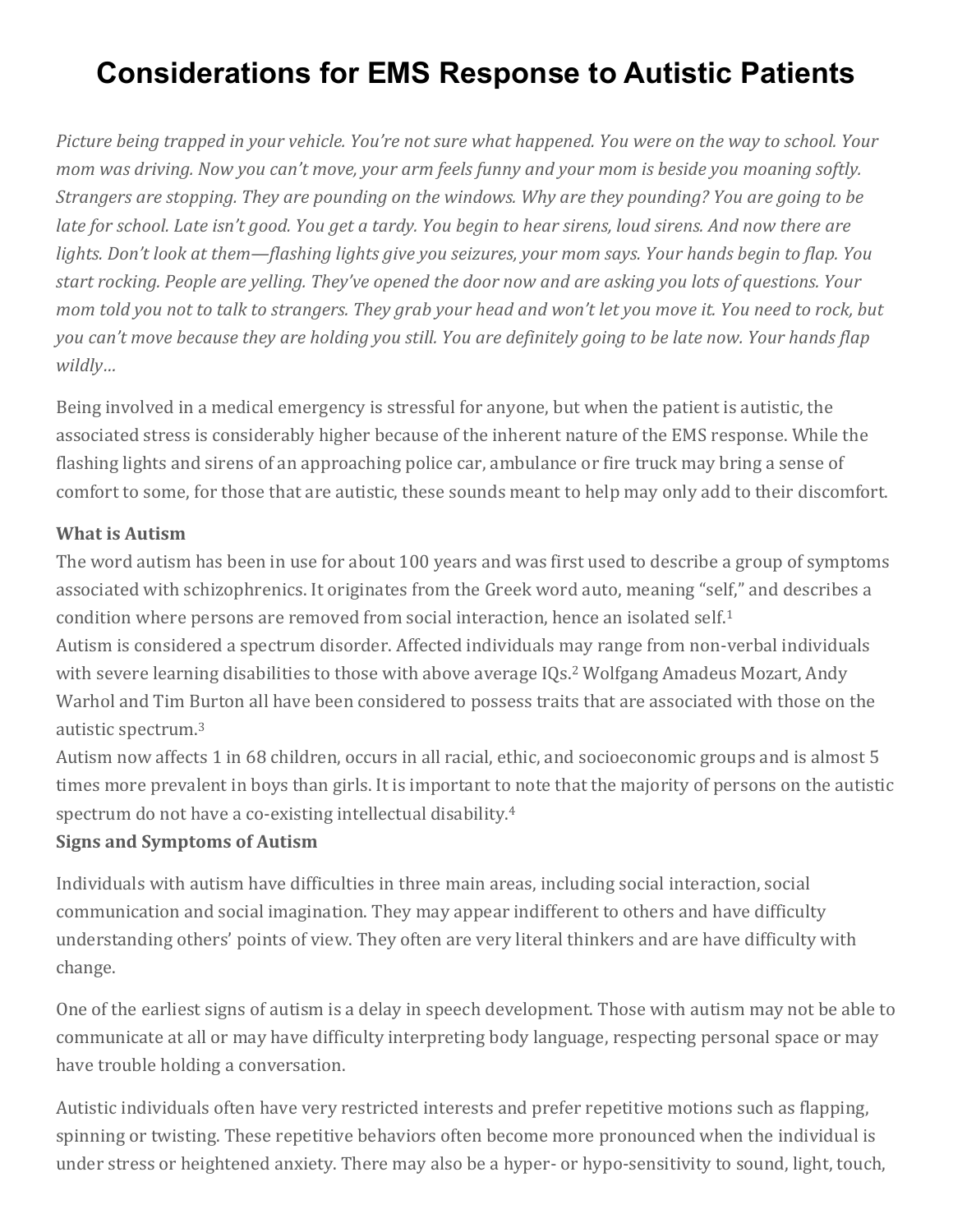pain or other external stimuli. This puts the autistic individual at a greater risk of injury as sensations such as hot and cold may be interpreted differently.

# **Considerations for EMS Providers**

Caring for the autistic individual brings many challenges for the EMS provider, especially when time may be a factor. Taking into consideration the three main areas of difficulty and adjusting the plan of care accordingly will provide better outcomes for the patient and the provider.

# *Before the Emergency*

EMS providers may wish to seek to identify those persons in their communities with a diagnosis of autism. As part of a community outreach education program, EMS providers can help families register with their community 911 service and provide stickers or other identifiers to be placed on the door or window of the home. The Autism Society offers a personal identification record that allows autistic individuals or their caregivers to outline information which may be pertinent in the case of an emergency.<sup>5</sup> These records include information on specific behaviors diagnosed individuals may exhibit in emergent situations (such as hand-flapping) and direct EMS providers on specific approaches to care.

EMS personnel may want to consider hosting special events for those in the community with autism where autistic individuals can interact with EMS personnel in an "autistic friendly" environment. During these times, the autistic individual can meet the providers and become familiar with some of the basic equipment used in emergency situations. Conversely, EMS providers may want to invite parents of autistic individuals to speak on their experiences as caregivers.

# *Responding to an Emergency*

When responding to situations involving an autistic patient, there are specific adjustments EMS providers can make in the delivery of care. The following should be considered if appropriate:

- Avoid the use of lights and sirens when possible. This will help reduce the anxiety of those who are hypersensitive to external stimuli.
- Limit the number of caregivers, allocating a key individual to the patient so the patient can better understand what is happening to them.
- Provide direct requests using simple language. If you say, "Can you move over here?" the autistic patient may not understand you are actually asking them to move. Instead say, "Please move over here."
- If transporting the patient, consider the response autistic individuals may have to the safety straps on a stretcher. Explain the purpose of the straps before application.
- Inform the receiving facility of the patient's diagnosis. A "hallway" bed may be unbearable for the autistic patient. Be sure to communicate any specific approaches that have proven successful with your patient.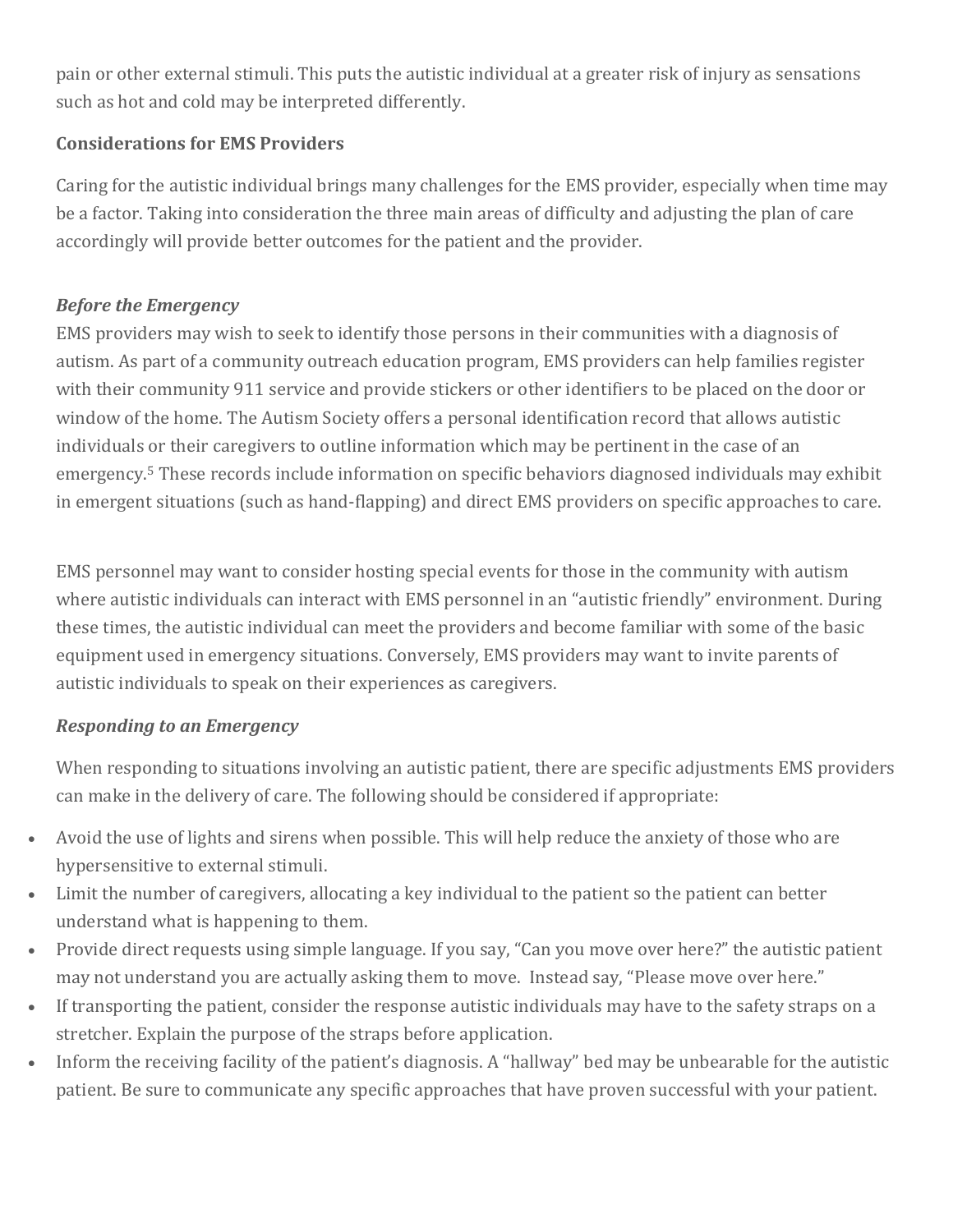- Look for the less obvious. Remember that autistic individuals may be less aware of danger, may give misleading statements or may not be able to communicate the extent of the trauma. Use clues from the patient's environment and bystanders' accounts to obtain a complete picture of the situation.
- Minimize distractions, providing very deliberate care with a distal to proximal approach. Explain each move before proceeding.
- Recognize that although the individual may be non-verbal, autistic patients often have remarkable and intact receptive abilities. Remember, too, that they are literal thinkers. Avoid idioms or other figures of speech such as, "This will only hurt for a minute."
- Allow the patient to perform self-stimulating activities unless it would other compromise care. These activities may be patients' ways of calming and comforting themselves.
- Remember that autistic patients may be hyper- or hypo- sensitive to tactile stimuli. EKG patches, tape or gauze pads may be an added discomfort to them. Oral medications may be especially repugnant to them. Consider using pediatric medications for adults when possible.
- Assess for pain, recognizing that autistic individuals may not respond to commonly used instruments such as the Wong-Baker FACES pain rating scale, due to their inability to read facial expressions. Commonly used modalities used to relieve pain such as hot and cold therapy may not be tolerated by the individual.
- Utilize the patient's caregivers whenever possible, allowing the caregiver to accompany the patient during transport. In essence, they can be used in the role of an interpreter. *Autism and Aggressive Behavior*

Research indicates that those on the autism spectrum are 20 to 30% more likely to exhibit aggressive behavior than the general population.<sup>6</sup> These aggressive behaviors are often escalated when the individual is distressed due to feeling unwell or uncomfortable. This aggressive or violent behavior must be thought of differently than as an act of violence that is planned and purposeful. Aggression in autistic individuals is often due to their inability to communicate verbally, and rather than an intentional act, it is a reaction to pain, irritability or fear. Recognizing this behavior as a form of communication and altering approach accordingly is important for the safety of the emergency responder and patient. To decrease the likelihood of the autistic patient becoming violent, the emergency responder should first try to determine what the patient is trying to communicate. Understanding the behavior will better enable the emergency responder to provide proper help. Utilizing the caregiver to help decipher and assist EMS to respond to the patient's aggressive behavior is the most important tool the EMS provider has at his disposal. Caregivers know what words, actions or stimuli can calm a child and which could have the opposite effect.<sup>7</sup>

Performing only those procedures that are absolutely vital to the patient's well-being and eliminating those that can be delayed until after transport will also help lessen anxiety-based behaviors. If time permits, demonstrating any procedures that must be done first on a stuffed animal or toy may help alleviate some of the patient's fear.